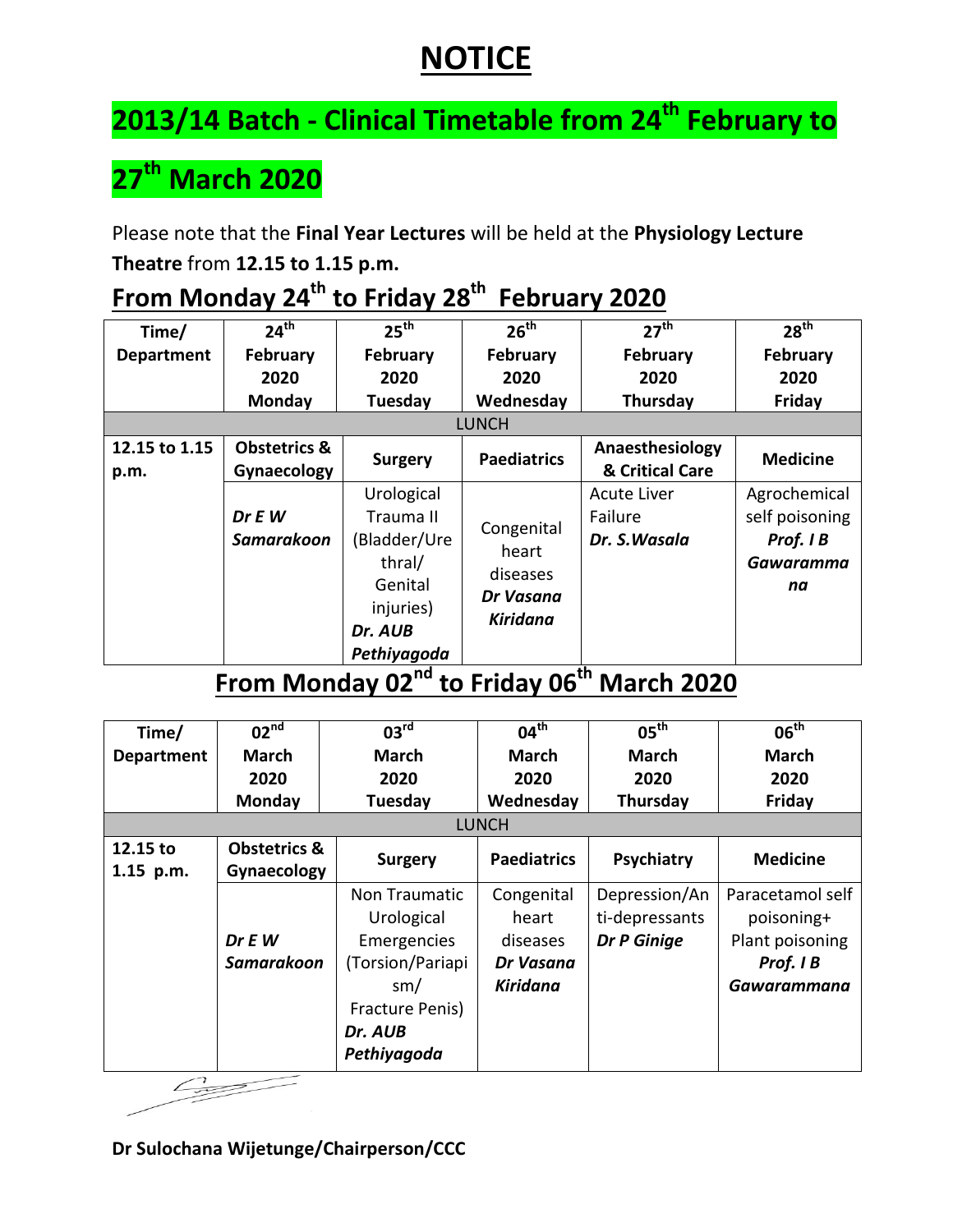### **From Monday 09th to Friday 13th March 2020**

| Time/             | $09^{\text{th}}$        | $10^{\text{th}}$ | $11^{th}$          | $12^{th}$       | $13^{\text{th}}$ |  |  |
|-------------------|-------------------------|------------------|--------------------|-----------------|------------------|--|--|
| <b>Department</b> | <b>March</b>            | <b>March</b>     | <b>March</b>       | <b>March</b>    | <b>March</b>     |  |  |
|                   | 2020                    | 2020             | 2020               | 2020            | 2020             |  |  |
|                   | <b>Monday</b>           | Tuesday          | Wednesday          | Thursday        | Friday           |  |  |
| <b>LUNCH</b>      |                         |                  |                    |                 |                  |  |  |
| 12.15 to 1.15     | <b>Obstetrics &amp;</b> |                  | <b>Paediatrics</b> | Anaesthesiology | <b>Medicine</b>  |  |  |
| p.m.              | Gynaecology             | <b>Surgery</b>   |                    | & Critical Care |                  |  |  |
|                   | <b>Public</b>           | Andrology        | Congenital         | Fluid           | <b>NMJ</b>       |  |  |
|                   | <b>Holiday</b>          |                  | heart              | Management in   | disorders        |  |  |
|                   |                         | Dr. AUB          | diseases           | different       | Dr Manoji        |  |  |
|                   |                         | Pethiyagoda      | Dr Vasana          | conditions      | Pathirage        |  |  |
|                   |                         |                  | <b>Kiridana</b>    | Prof. V.Pinto   |                  |  |  |

## **From Monday 16th to Friday 20th March 2020**

| Time/             | 16 <sup>th</sup>        | $17^{\text{th}}$ | 18 <sup>th</sup>   | 19 <sup>th</sup> | 20 <sup>th</sup>  |  |  |
|-------------------|-------------------------|------------------|--------------------|------------------|-------------------|--|--|
| <b>Department</b> | <b>March</b>            | <b>March</b>     | <b>March</b>       | <b>March</b>     | <b>March</b>      |  |  |
|                   | 2020                    | 2020             | 2020               | 2020             | 2020              |  |  |
|                   | Monday                  | Tuesday          | Wednesday          | Thursday         | Friday            |  |  |
| <b>LUNCH</b>      |                         |                  |                    |                  |                   |  |  |
| 12.15 to 1.15     | <b>Obstetrics &amp;</b> |                  | <b>Paediatrics</b> | Anaesthesiology  | <b>Medicine</b>   |  |  |
| p.m.              | Gynaecology             | <b>Surgery</b>   |                    | & Critical Care  |                   |  |  |
|                   |                         | <b>Basic</b>     | Congenital         | Suicide and      | <b>Myopathies</b> |  |  |
|                   |                         | ophthalmic       | heart              | Deliberate Self- | Dr Manoji         |  |  |
|                   | Dr E W                  | examination      | diseases           | harm             | Pathirage         |  |  |
|                   | Samarakoon              |                  | Dr Vasana          | Prof. T          |                   |  |  |
|                   |                         | Dr. Saman        | <b>Kiridana</b>    | Rajapakse        |                   |  |  |
|                   |                         | Senanayake       |                    |                  |                   |  |  |

 $\begin{picture}(120,10) \put(0,0){\line(1,0){10}} \put(15,0){\line(1,0){10}} \put(15,0){\line(1,0){10}} \put(15,0){\line(1,0){10}} \put(15,0){\line(1,0){10}} \put(15,0){\line(1,0){10}} \put(15,0){\line(1,0){10}} \put(15,0){\line(1,0){10}} \put(15,0){\line(1,0){10}} \put(15,0){\line(1,0){10}} \put(15,0){\line(1,0){10}} \put(15,0){\line($ 

**Dr Sulochana Wijetunge/Chairperson/CCC**